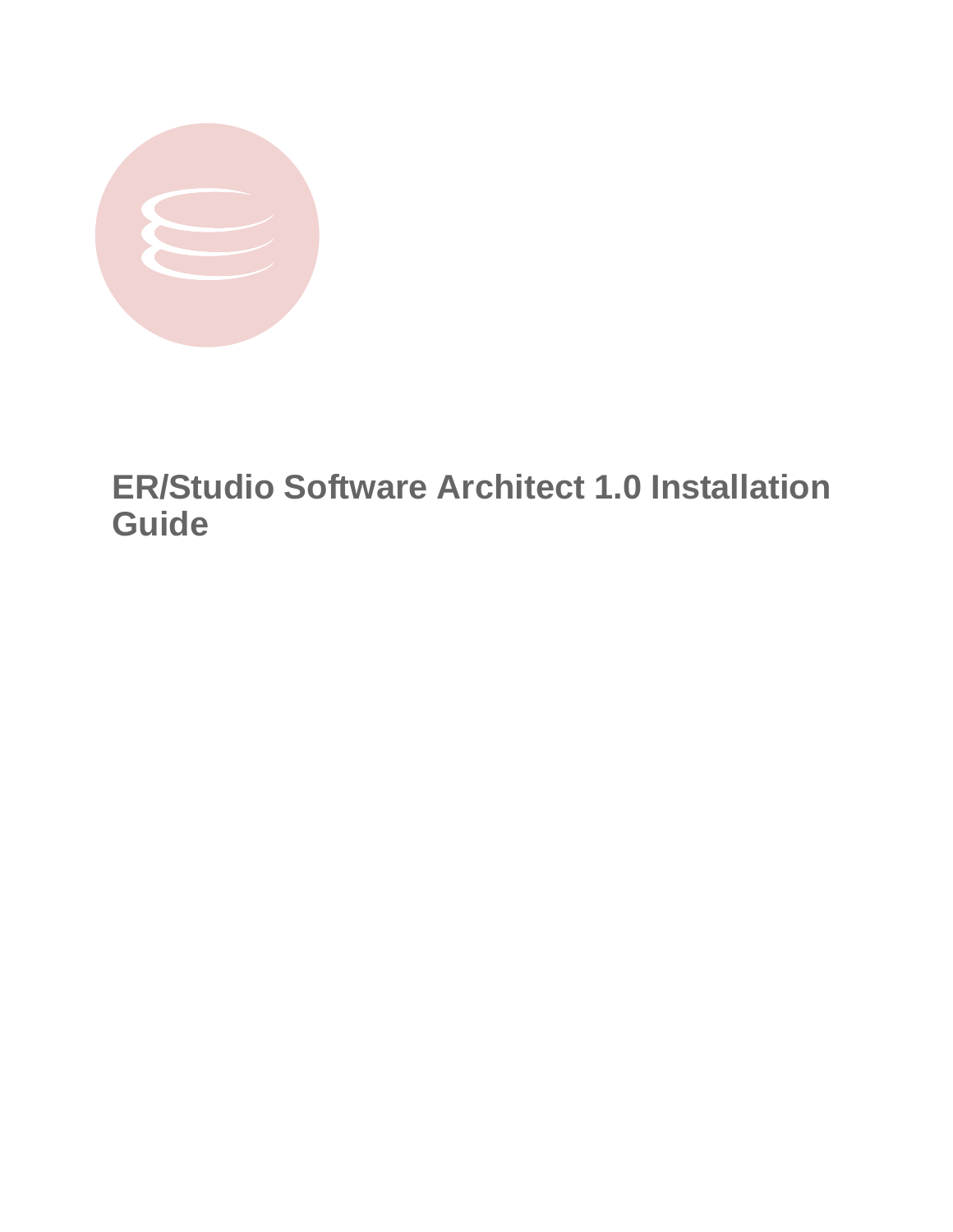Copyright © 1994-2009 Embarcadero Technologies, Inc.

Embarcadero Technologies, Inc. 100 California Street, 12th Floor San Francisco, CA 94111 U.S.A. All rights reserved.

All brands and product names are trademarks or registered trademarks of their respective owners. This software/documentation contains proprietary information of Embarcadero Technologies, Inc.; it is provided under a license agreement containing restrictions on use and disclosure and is also protected by copyright law. Reverse engineering of the software is prohibited.

This product includes software developed by the Apache Software Foundation (http://www.apache.org/).

If this software/documentation is delivered to a U.S. Government Agency of the Department of Defense, then it is delivered with Restricted Rights and the following legend is applicable:

Restricted Rights Legend Use, duplication, or disclosure by the Government is subject to restrictions as set forth in subparagraph (c)(1)(ii) of DFARS 252.227-7013, Rights in Technical Data and Computer Software (October 1988).

If this software/documentation is delivered to a U.S. Government Agency not within the Department of Defense, then it is delivered with Restricted Rights, as defined in FAR 552.227-14, Rights in Data-General, including Alternate III (June 1987).

Information in this document is subject to change without notice. Revisions may be issued to advise of such changes and additions. Embarcadero Technologies, Inc. does not warrant that this documentation is error-free.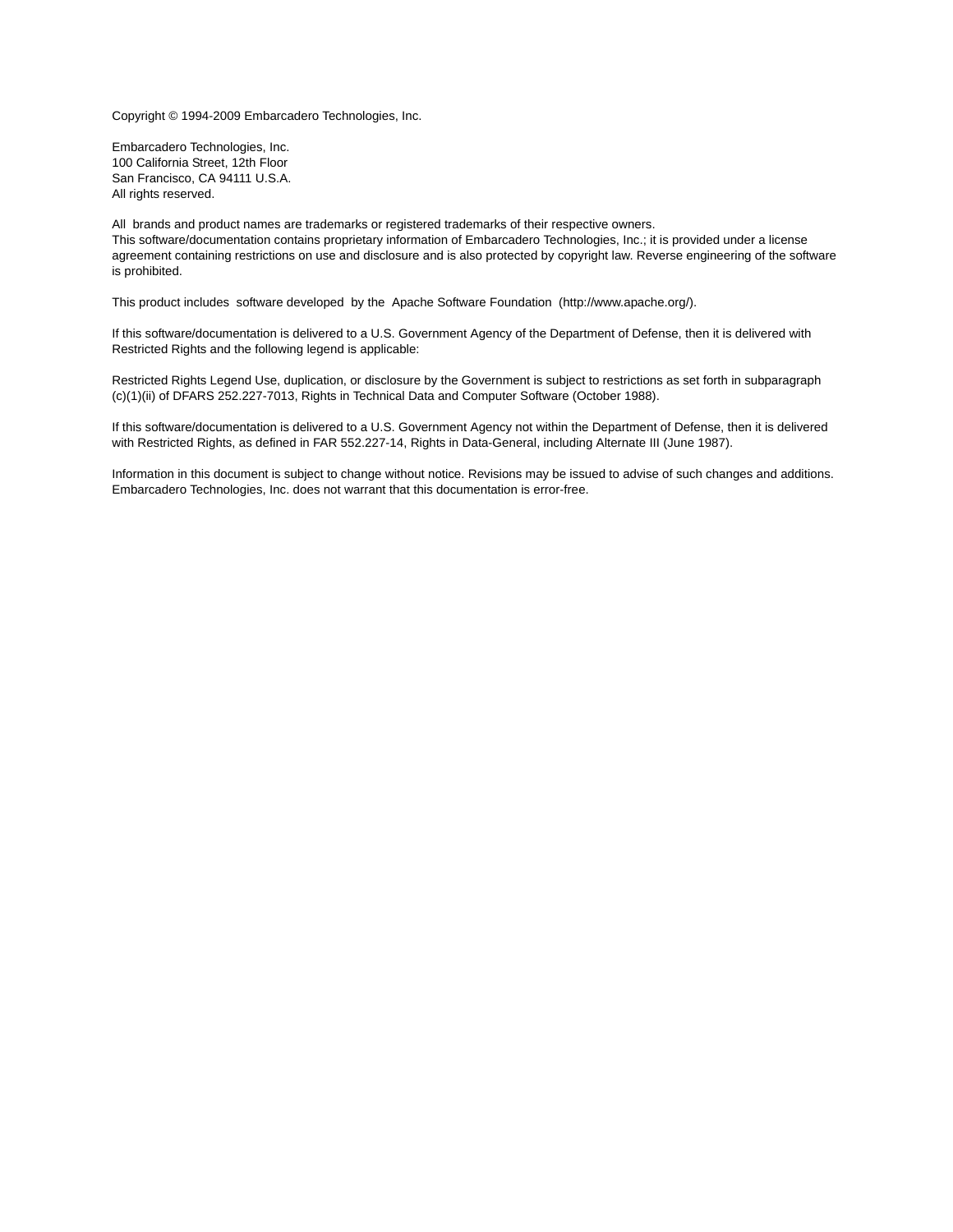# **Table of Contents**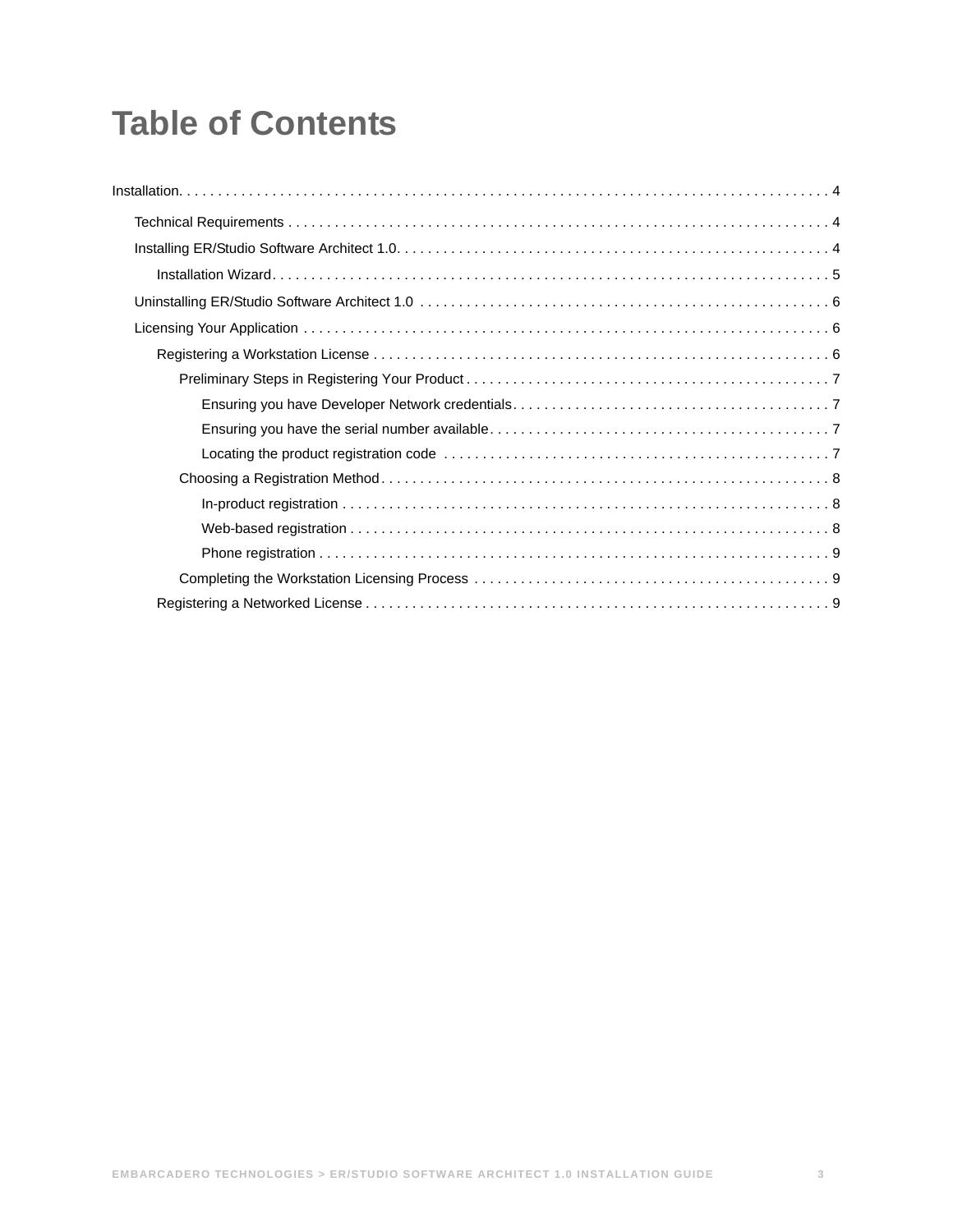# <span id="page-3-0"></span>**Installation**

This section provides detailed information on installing the application. The ER/Studio Software Architect Installation Guide includes the following sections:

[Technical Requirements](#page-3-1)

**[Installing ER/Studio Software Architect 1.0](#page-3-2)** 

[Uninstalling ER/Studio Software Architect 1.0](#page-5-0)

**[Licensing Your Application](#page-5-1)** 

# <span id="page-3-1"></span>**Technical Requirements**

Embarcadero Technologies applications are 32-bit applications that run in a Microsoft Windows environment. Before using ER/Studio Software Architect, verify that your environment meets the following requirements:

### **Hardware Requirements**

The following table outlines the minimum recommended requirements for installing ER/Studio Software Architect:

| <b>Hardware</b> | <b>Minimum Requirement</b>                                                                       |
|-----------------|--------------------------------------------------------------------------------------------------|
| <b>CPU</b>      | $1.2$ GHz                                                                                        |
| <b>RAM</b>      | 1 GB MB (more is recommended)                                                                    |
| Disk Space      | 220 Mb hard disk space minimum (plus additional space during<br>installation).                   |
|                 | Storage - Sufficient space for workspaces, which will vary according to<br>complexity.           |
| Video           | <b>SVGA</b>                                                                                      |
|                 | High resolution monitor (1024 x 768 or higher) with high 256 colors<br>$(16-bit)$                |
| Media           | CD-ROM or the Internet (www.embarcadero.com)                                                     |
| Web Browser     | Any web browser that supports frames. Microsoft Internet Explorer 6.0<br>or later is recommended |

### **Operating System Requirements**

Embarcadero Technologies applications support the following operating systems:

- Microsoft Windows® XP SP3
- Microsoft<sup>®</sup> Vista <sup>®</sup> SP2

## <span id="page-3-2"></span>**Installing ER/Studio Software Architect 1.0**

This guide covers the installation requirements for the Embarcadero application, ER/Studio Software Architect 1.0. Before you can install any Embarcadero Technologies application, you must meet the application's minimum technical requirements. After installation, you must license and register the application.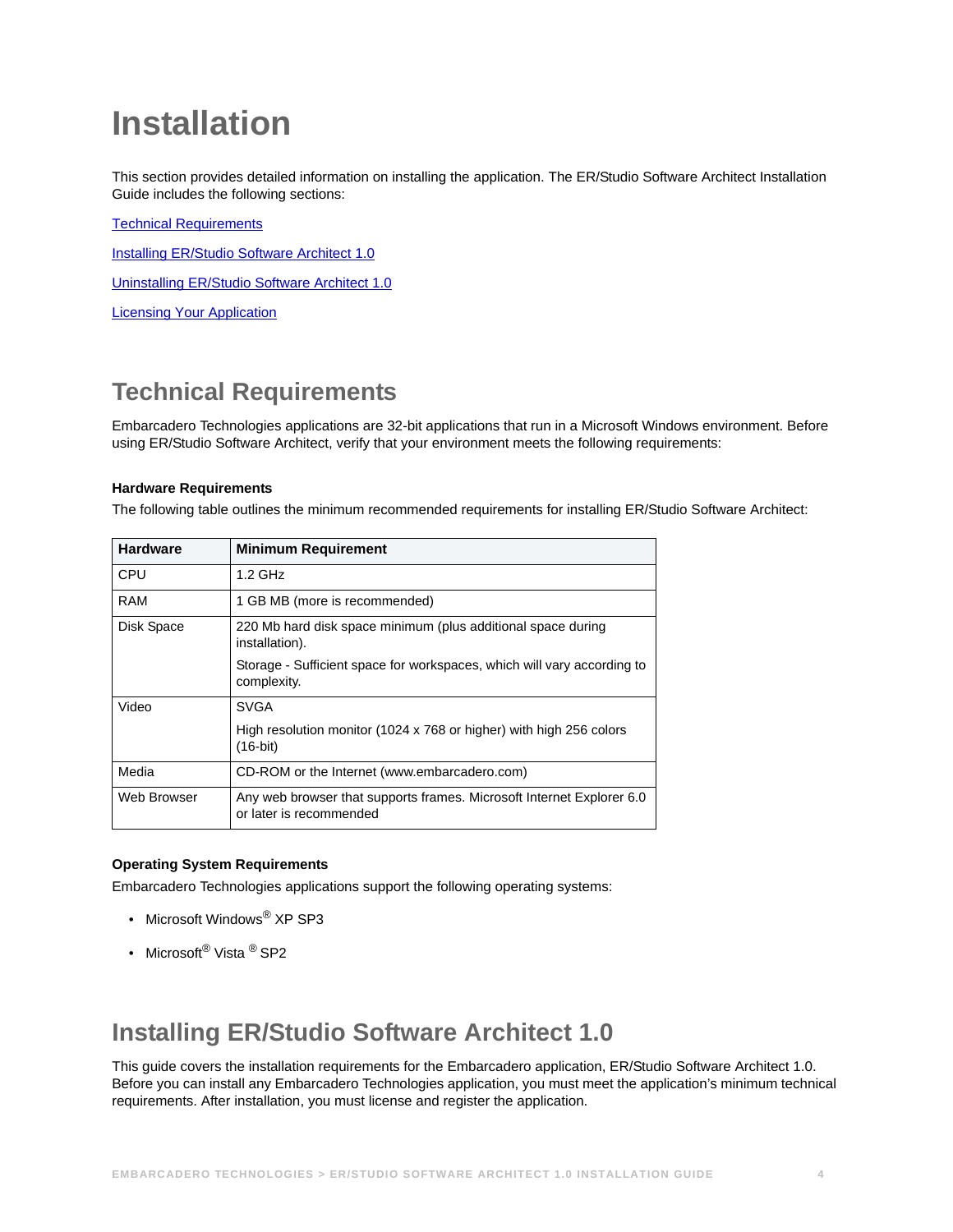### <span id="page-4-0"></span>**Installation Wizard**

The ER/Studio Software Architect wizard-based installation guides you quickly through the product installation process. This section explains the Installation Wizard, and covers some basic decisions you must make during installation. You must have administrative privileges to run the install.

### **Opening the Installation Wizard**

The ER/Studio Software Architect Installation Wizard automatically starts when you insert your CD or double-click your downloaded executable file. If you are installing from CD and the installation does not start automatically, start it manually by double-clicking the file setup.exe, at the root of the CD directory.

Once the install starts, there may be a brief period of time when nothing appears to be happening. The runtime environment is being initialized.

### **Splash Screen**

The splash screen appears while the InstallShield wizard prepares the files for installation.

### **Welcome Panel**

The Welcome panel of the Installation Wizard offers introductory information. Click **Next** and the Installation Wizard opens the License Agreement panel.

### **Software License and Support Agreement Panel**

If you accept ER/Studio Software Architect's **Software License and Support Agreement**, select **I accept the terms in the license agreement** and click **Next** to continue the installation process. If you select **I do not accept the terms in the license agreement**, the **Next** button will be grayed out, indicating that the installation of the product cannot continue.

### Customer Information Panel

This panels asks for the User Name and Organization. After you fill in the requested information, click **Next**

**NOTE:** The default user name is "Admin".

### **Destination Folder Panel**

You can use the default directory, change the existing directory, or create a new directory. Once you have made your selection click **Next** to advance to the Ready to Install Panel.

**NOTE:** The default directory is *x:\Program Files\Embarcadero\ERStudio Software Architect.*

### **Ready to Install the Program Panel**

This panels gives you the opportunity to review and/or change any of your installation settings. You can also click **Cancel** to exist the installation wizard. Click **Install** to start the process.

### **Installing Panel**

A progress bar displays the status of the various states of the installation process. You can click **Cancel** at any time to cancel the install process.

### **InstallShield Wizard Completed Panel**

The final panel appears when the Installation Wizard completes your installation. You have two options available to you: Select one or more of the available options and click **Finish.** 

For more information, see:

[Uninstalling ER/Studio Software Architect 1.0](#page-5-0)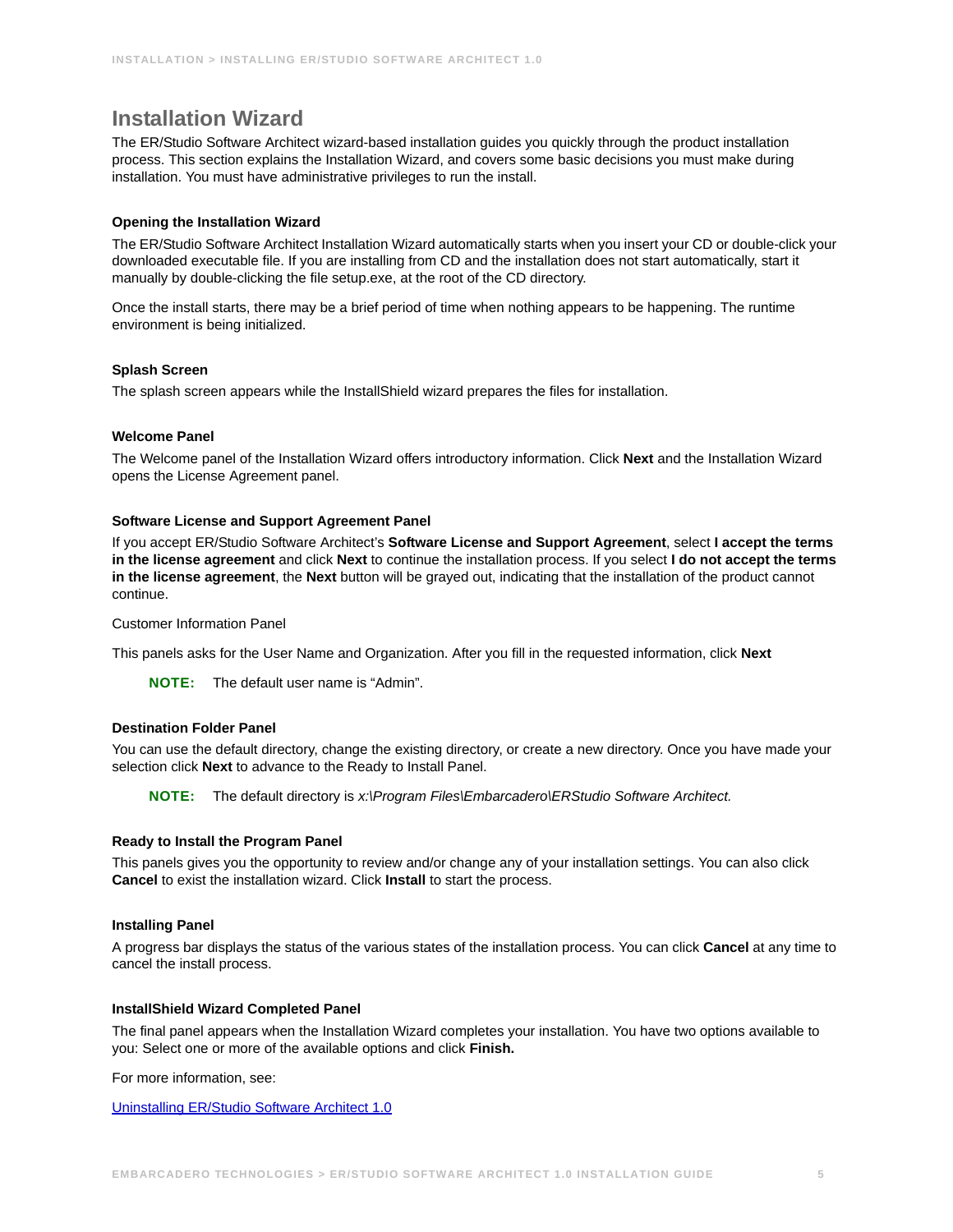### [Licensing Your Application](#page-5-1)

#### **To Start the ER/Studio Software Architect Application**

To start the application click **Start > Programs > ERStudio Software Architect > ERStudio Software Architect**.

## <span id="page-5-0"></span>**Uninstalling ER/Studio Software Architect 1.0**

To uninstall, use Microsoft's Add or Remove Programs option to remove the application. This opens the InstallShield Wizard for uninstalling the application.

The workspaces and all user-created projects, models, diagrams, and elements are not uninstalled. These workspaces typically reside in a different directory and are not removed.

**NOTE:** You can also uninstall by going to **Start > Programs > ER/Studio Software Architect > Uninstall ER/Studio Software Architect**. When you use the command, a dialog opens asking if you are sure you want to uninstall the product.

## <span id="page-5-1"></span>**Licensing Your Application**

Each Embarcadero client application requires one or more licenses in order to run. An Embarcadero product, such as DBArtisan or ER/Studio, has a baseline license which provides basic feature support for that product. In addition, incremental licenses may be required to support specific DBMS platforms, product add-ons, or other functions.

Embarcadero supports two licensing models: Workstation and Networked licensing.

| <b>Workstation licensing</b> | A license or set of licenses is tied to a particular workstation. The product can only be<br>used on that workstation. For information on activating a Workstation license, see<br>Registering a Workstation License.                                                                                                                                                                      |
|------------------------------|--------------------------------------------------------------------------------------------------------------------------------------------------------------------------------------------------------------------------------------------------------------------------------------------------------------------------------------------------------------------------------------------|
| Networked licensing          | Networked licenses are administered and distributed by a central License Server<br>(Embarcadero License Center or Acresso FLEXnet Publisher).                                                                                                                                                                                                                                              |
|                              | There are two types of networked licenses: Concurrent and Networked Named User.<br>With Concurrent licensing, users on different machines take turns using licenses from a<br>shared pool. With Networked Named User licensing, licenses are pre-assigned to<br>specific users setup on the license server's user list. Those users are guaranteed to have<br>licenses available any time. |
|                              | For information on activating a Networked license, see Registering a Networked License.                                                                                                                                                                                                                                                                                                    |
|                              |                                                                                                                                                                                                                                                                                                                                                                                            |

**NOTE:** If you download a trial version of a product, you must register the trial license. Use one of the methods described in Registering a Workstation License. Registration of purchased (non-trial) licenses can be deferred for up to 14 days. A Registration dialog opens each time you start the product. Until the 14-day period ends, you can dismiss the dialog and continue to use the product.

### <span id="page-5-2"></span>**Registering a Workstation License**

If you are an individual user having purchased one or more licenses, you will have to follow the registration steps in the following topics. Similarly if you are one of several users in an organization that has purchased multiple workstation licenses, you must register the application. Prior to following the steps in the following topics, you should consult the administrator, department head, or other person responsible for application licensing, to see if any additional instructions or information are available.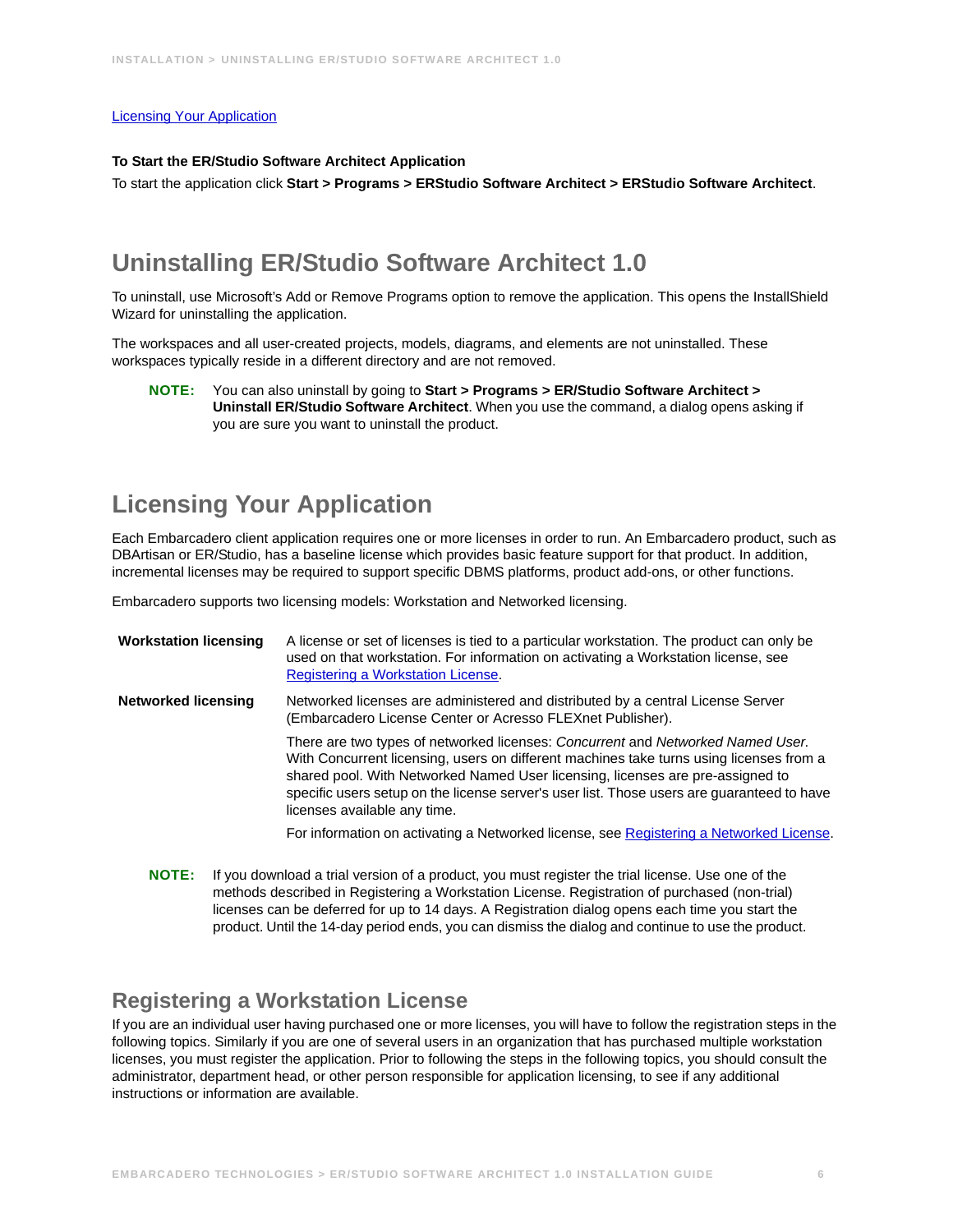Embarcadero supports in-product, Web-based, and phone-based registration. Depending on the method you choose, registering a Workstation license is a two-step or three-step process:

- [Preliminary Steps in Registering Your Product](#page-6-0): Walks you through a short checklist to ensure that you have all the information required to register your licenses.
- [Choosing a Registration Method](#page-7-0): entails providing required product information and credentials to Embarcadero using in-product or Web-based registration. Phone-based registration is also available.
- [Completing the Workstation Licensing Process](#page-8-1): is necessary if you do not use in-product registration. It is a a simple matter of installing an activation file obtained from Embarcadero.

### <span id="page-6-0"></span>**Preliminary Steps in Registering Your Product**

Before initiating the Workstation license registration process, you should have available all product information required by Embarcadero. You must also set up a Developer Network account. The following topics walk you through gathering the required information:

- [Ensuring you have Developer Network credentials](#page-6-1)
- [Ensuring you have the serial number available](#page-6-2)
- [Locating the product registration code](#page-6-3) required if you use phone-based registration

### <span id="page-6-1"></span>**Ensuring you have Developer Network credentials**

In order to register the product, you must have a Developer Network user ID and password. If you have not been provided Developer Network credentials, Web-based sign up is available.

#### **To set up a Developer Network user ID and password:**

- 1 On the **Help** menu select **ER/Studio Software Architect Licensing > License Registration**. The Embarcadero License Registration dialog opens.
- 2 Click the **I need to create a Developer Network (DN) account** link. A browser opens on a registration Web page.

**NOTE:** You can also initiate the process by opening a browser on [http://members.codegear.com](https://members.codegear.com/newuser.aspx?returnurl=/Default.aspx).

3 Use that Web page to create a Developer Network account.

Keep track of your user ID and password. In addition to being required for product registration, your credentials let you access other Developer Network resources and are used to identify you in matters of service and support.

### <span id="page-6-2"></span>**Ensuring you have the serial number available**

In order to register the product by phone, you must have a serial number. If you are a single user having purchased one or more licenses, serial numbers are sent to you in an email sent when you purchased the product. If you work in an organization that has purchased multiple product licenses, your serial number may be provided by an administrator or someone providing a similar function.

### <span id="page-6-3"></span>**Locating the product registration code**

A registration code is a machine-specific identifier used in conjunction with a Fixed license serial number in registering your product. If you intend to use phone-based registration, you must have the registration code available. Once you have a valid license, you can use the following steps to locate the registration code.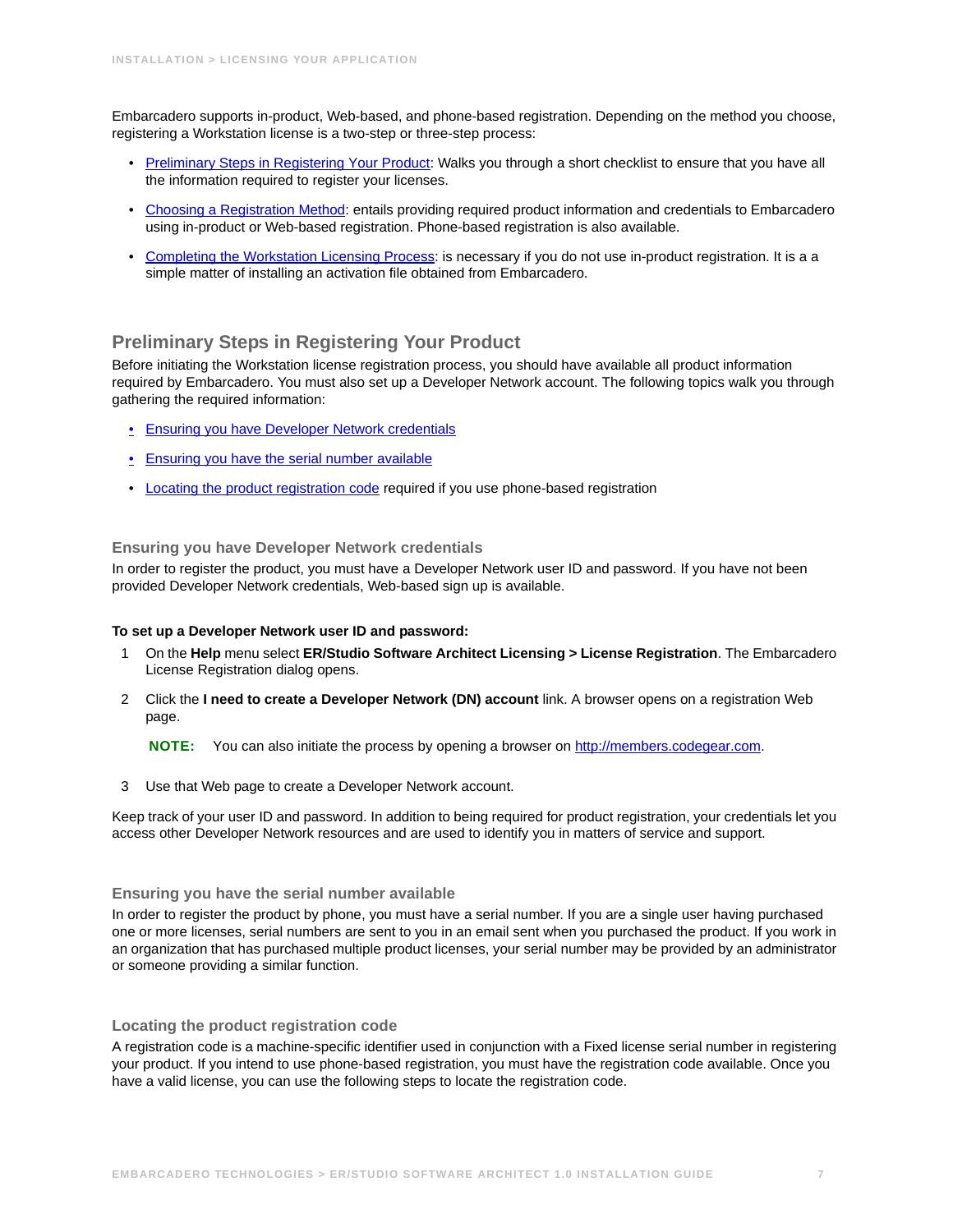### **To locate the registration code for a product or feature license:**

On the **Help** menu select **ER/Studio Software Architect Licensing > License Registration** and then on the dialog that opens, click **Register**. A registration dialog opens.

The **Registration Code** box shows the machine-specific identifier required by Embarcadero in order to register your product.

### <span id="page-7-0"></span>**Choosing a Registration Method**

Once you have the serial numbers, registration codes, and Developer Network login credentials, you can register your licenses. Three methods are provided:

- [In-product registration](#page-7-1)
- [Web-based registration](#page-7-2)
- [Phone registration](#page-8-0)

### <span id="page-7-1"></span>**In-product registration**

Embarcadero applications provide user interface-based registration. If you have a valid license, you can use the following steps to register your product licenses.

### **To open a dialog that lets you register a license for a currently unregistered serial number:**

- 1 On the Help menu select **ER/Studio Software Architect Licensing > Show License Information.** The Embarcadero Product License Manager dialog opens.
- 2 On the license manager dialog, expand the **Unregistered Serial Number** control, right-click on a serial number, and then select **Register** from the context menu. A registration dialog opens.
	- **NOTE:** The **Registration Code** box shows a machine-specific identifier required with other registration methods.
- 3 Ensure that the **Register using Online Registration** radio box is selected.
- 4 Provide Developer Network credentials in the **Login name or Email** and **Password** boxes. For more information, see [Ensuring you have Developer Network credentials](#page-6-1).

### 5 Click **Register**.

Your activation file is automatically downloaded and installed.

**NOTE:** If you have trouble connecting or experience other problems, you can try the method described in [Web-based registration](#page-7-2).

### <span id="page-7-2"></span>**Web-based registration**

If you are having difficulty with in-product registration, you can try Web-based registration.

### **To register your product using a Web-based form:**

- 1 On the Help menu select **Help** > **ER/Studio Software Architect Licensing > License Registration**. The Embarcadero License Registration dialog opens.
- 2 Click the **Trouble Connecting? Try Web Registration** link. A browser opens on a registration Web page. The form is populated with the serial number and registration code for your product.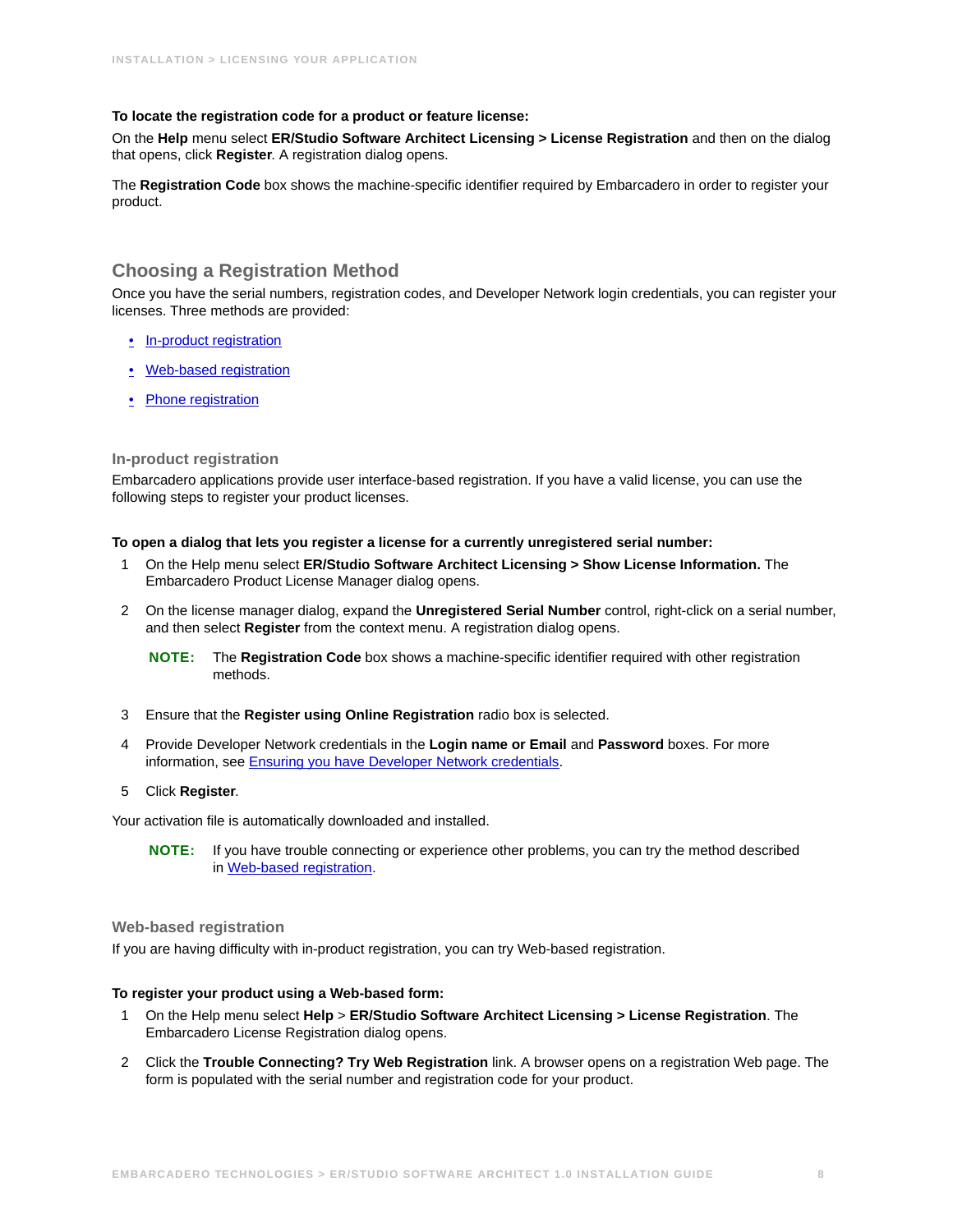- 3 Use the sequence of Web-based forms to provide the required serial number, registration code, and Developer Network credentials. You also choose one of the following two options:
	- Email Shortly after completion, you receive an email containing an activation file.
	- Download Lets you immediately generate and download the activation file.

In either case, save the file to the license subfolder of your product's main installation folder (typically  $C:\Per\gamma$ Files\Embarcadero\<product><version>\license\). When complete, follow the instructions in [Completing](#page-8-1)  [the Workstation Licensing Process.](#page-8-1)

#### <span id="page-8-0"></span>**Phone registration**

If you have problems with in-product or Web-based registration, you can register licenses by phone. You will have to provide Developer Network credentials, and for each product or feature license, the serial number and associated registration code. For information on how to obtain registration codes, see [Locating the product registration code.](#page-6-3)

For North America, Latin America and Asia Pacific, call (415) 834-3131 option 2 and then follow the prompts. The hours are Monday through Friday, 6:00 A.M. to 6:00 P.M. Pacific time.

For Europe, Africa and the Middle East, call +44 (0)1628-684 494. The hours are Monday to Friday, 9 A.M. to 5:30 P.M. U.K. time

Shortly after phoning in, you will receive an email containing an activation file. Save the file to the license subfolder of your product's main installation folder (typically C:\Program Files\Embarcadero\<product><version>\ license\). When complete, follow the instructions in [Completing the Workstation Licensing Process](#page-8-1).

### <span id="page-8-1"></span>**Completing the Workstation Licensing Process**

If you initiated registration using the Web-based or phone-based registration, you must import the activation file you you downloaded or received by email. Once you have downloaded your activation file to the license subfolder of your product's main installation folder, you can complete registration.

### **To complete registration:**

- 1 On the Help menu select **Help > ER/Studio Software Architect Licensing > License Registration** and the Embarcadero License Registration dialog opens.
- 2 Select the **I have received an activation file (\*.slp or reg\*.txt)** radio box.
- 3 Click the **Browse** button and use the **Select License Activation File** dialog to locate and select the activation file you installed.
- 4 Click the **Import** button to import the activation file and when complete, click the **Finish** button.

### <span id="page-8-2"></span>**Registering a Networked License**

If you work in an organization using Networked licensing, preliminary registration steps are typically carried out by an administrator, department head, or someone providing a similar function. That person is responsible for obtaining activation files from Embarcadero and distributing the activation files at your site.

If you are prompted to register on opening the product, contact your administrator about obtaining an activation file. Once you receive the license file, save it to the license subfolder of your product's main installation folder (typically C:\Program Files\Embarcadero\<product><version>\license\).

No additional steps are necessary.